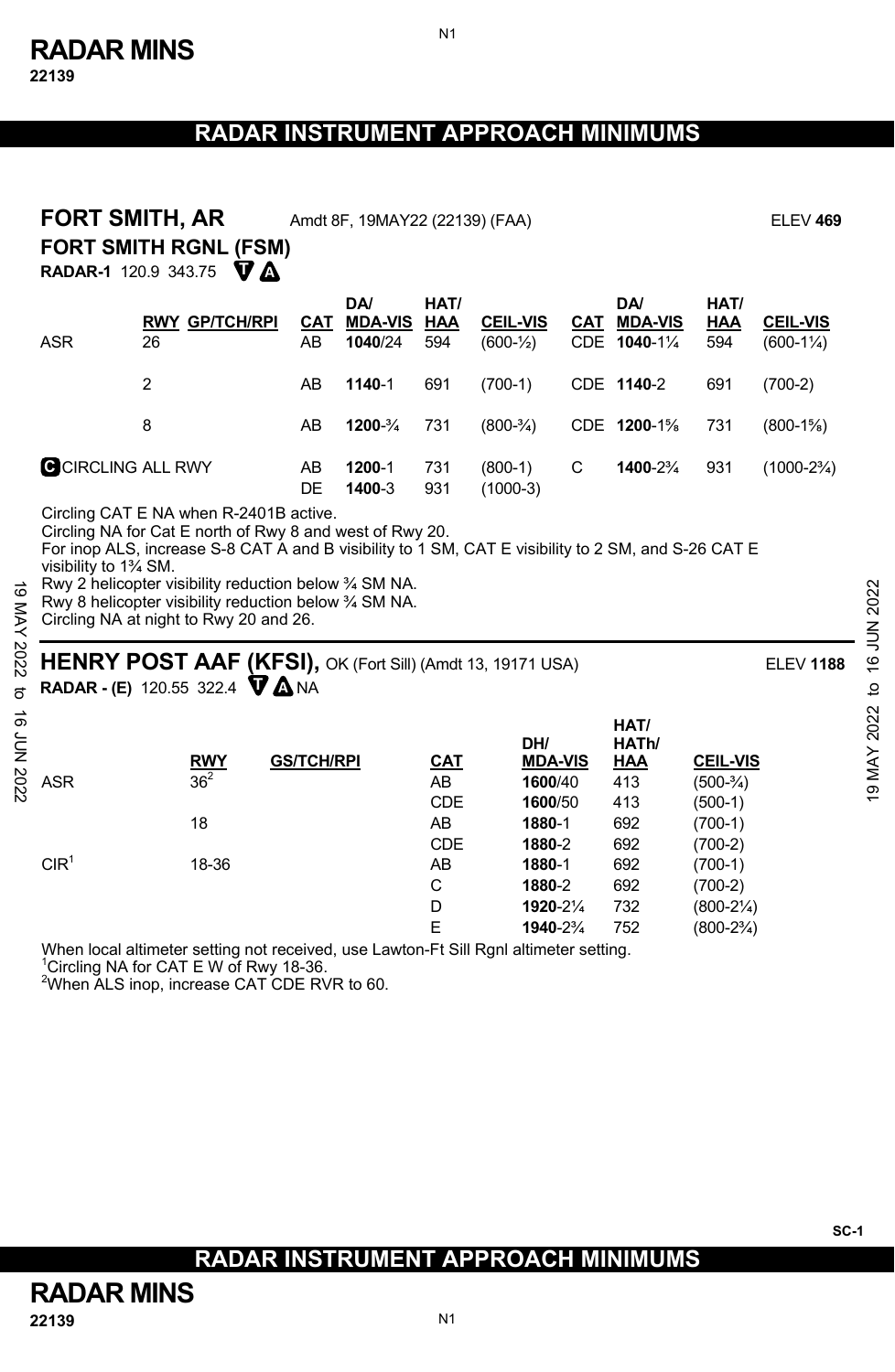**22139** 

# **RADAR INSTRUMENT APPROACH MINIMUMS**

|                 | <b>LAWTON, OK</b><br>Amdt 4A, 10JAN00 (00010) (FAA)<br><b>LAWTON-FORT SILL RGNL (LAW)</b><br>RADAR-1 - 120.55 322.4 |                                                                                                                            |                   |                                            |                           |                                                      |                  |                                          | <b>ELEV 1110</b>   |                                         |                                 |
|-----------------|---------------------------------------------------------------------------------------------------------------------|----------------------------------------------------------------------------------------------------------------------------|-------------------|--------------------------------------------|---------------------------|------------------------------------------------------|------------------|------------------------------------------|--------------------|-----------------------------------------|---------------------------------|
|                 | <b>ASR</b>                                                                                                          | <b>RWY GP/TCH/RPI</b><br>35                                                                                                | CAT<br><b>ABC</b> | <b>DA</b><br><b>MDA-VIS</b><br>1560-34     | HAT/<br><b>HAA</b><br>471 | <b>CEIL-VIS</b><br>$(500-3/4)$                       | CAT<br>D         | DA/<br><b>MDA-VIS</b><br>1560-1          | HAT/<br>HAA<br>471 | <b>CEIL-VIS</b><br>$(500-1)$            |                                 |
|                 | <b>CIRCLING</b>                                                                                                     | ALL RWY                                                                                                                    | AB<br>D           | 1600-1<br>1680-2                           | 490<br>570                | $(500-1)$<br>$(600-2)$                               | C                | 1620-11/2                                | 510                | $(600-1\frac{1}{2})$                    |                                 |
|                 |                                                                                                                     | <b>LAWTON, OK</b><br>Amdt 1B, 08AUG02 (02220) (FAA)<br><b>LAWTON-FORT SILL RGNL (LAW)</b><br><b>RADAR-2 - 120.55 322.4</b> |                   |                                            |                           |                                                      |                  |                                          |                    |                                         |                                 |
|                 | <b>ASR</b>                                                                                                          | <b>RWY GP/TCH/RPI</b><br>17                                                                                                | <b>CAT</b><br>AB  | DA/<br><b>MDA-VIS</b><br>1620-1            | HAT/<br>HAA<br>510        | <b>CEIL-VIS</b><br>$(600-1)$                         | CAT<br><b>CD</b> | <b>DA</b><br><b>MDA-VIS</b><br>1620-11/2 | HAT/<br>HAA<br>510 | <b>CEIL-VS</b><br>$(600-1\frac{1}{2})$  |                                 |
| 19 MAY 2022     | <b>CIRCLING</b>                                                                                                     | <b>ALL RWY</b>                                                                                                             | AB<br>D.          | 1620-1<br>1680-2                           | 510<br>570                | $(600-1)$<br>$(600-2)$                               | C                | 1620-11/2                                | 510                | $(600-1\frac{1}{2})$                    | 2022<br><b>NUL 91</b>           |
| đ<br>ಕ          | OKLAHOMA CITY, OK<br>Amdt 2A, 07APR11 (11153) (FAA)<br><b>WILEY POST (PWA)</b><br>RADAR-1 124.6 266.8               |                                                                                                                            |                   |                                            |                           |                                                      |                  |                                          |                    | <b>ELEV 1299</b>                        | $\mathbf{c}$<br><b>MAY 2022</b> |
| <b>JUN 2022</b> | <b>ASR</b>                                                                                                          | <b>RWY GP/TCH/RPI</b><br>35R                                                                                               | CAT<br>AB<br>D    | DA/<br><b>MDA-VIS</b><br>1840-1<br>1840-1% | HAT/<br>HAA<br>541<br>541 | <b>CEIL-VIS</b><br>$(600-1)$<br>$(600-1\frac{3}{4})$ | CAT<br>C         | <b>DA</b><br><b>MDA-VIS</b><br>1840-11/2 | HAT/<br>HAA<br>541 | <b>CEIL-VIS</b><br>$(600-1\frac{1}{2})$ | ō,                              |
|                 | <b>CIRCLING</b>                                                                                                     | <b>ALL RWY</b>                                                                                                             | AB<br>D           | 1840-1<br>1880-2                           | 541<br>581                | $(600-1)$<br>$(600-2)$                               | C                | 1840-11/2                                | 541                | $(600-1\frac{1}{2})$                    |                                 |

N2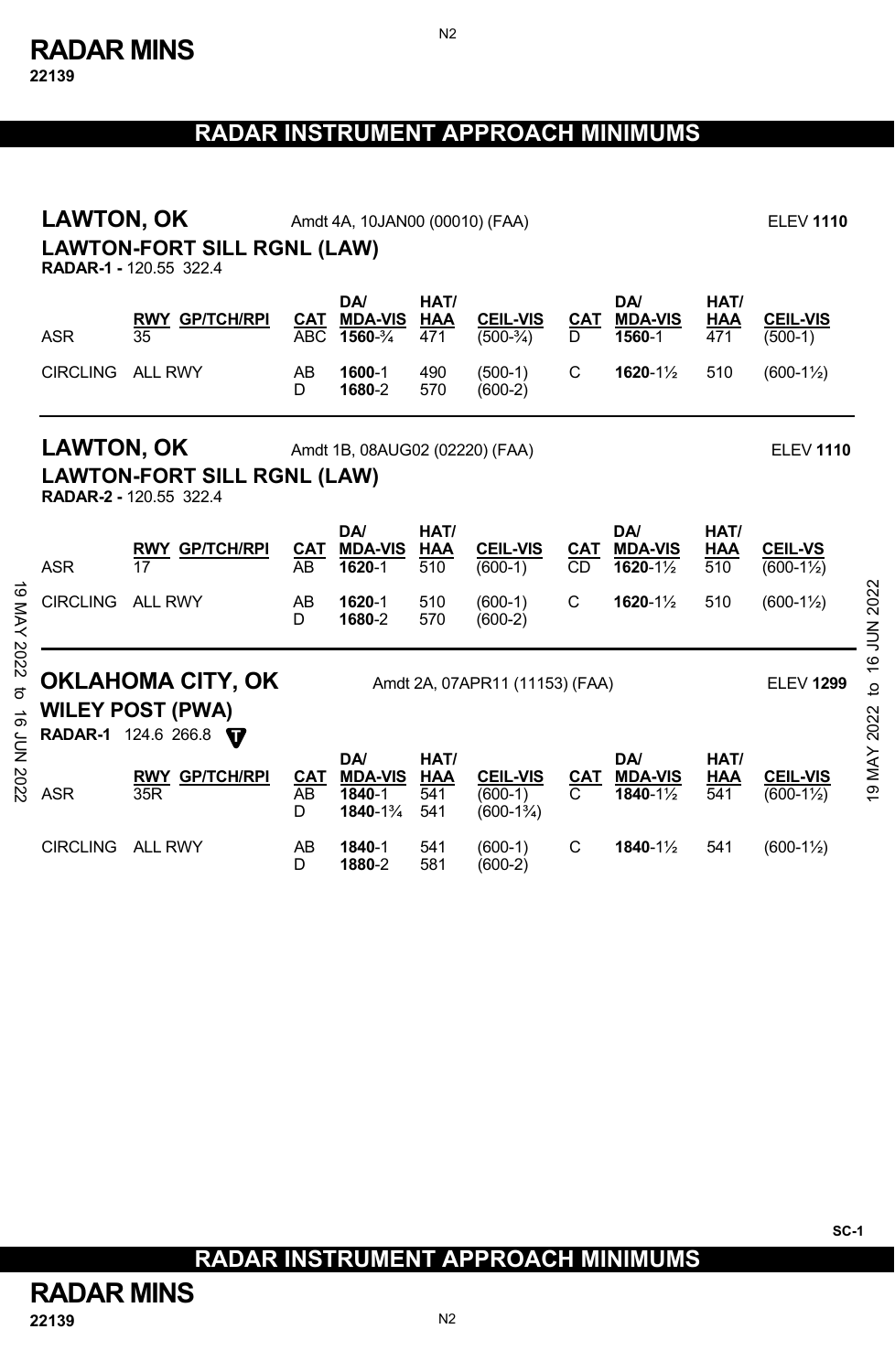N3

# **WILL ROGERS WORLD (OKC) OKLAHOMA CITY, OK** Amdt 21A, 13OCT16 (20030) (FAA) ELEV 1296

**RADAR-1** 124.6 266.8 **V** 

| <b>ASR</b>      | <b>RWY</b><br>17L<br>35R<br>17 <sub>R</sub><br>35L | <b>GP/TCH/RPI</b> | CAT<br><b>ABCDE</b><br><b>ABCDE</b><br><b>ABCDE</b><br><b>ABCDE</b> | <b>DA</b><br><b>MDA-VIS</b><br>1680/40<br>1680/40<br>1680/40<br>1680/40 | HAT/<br>HAA<br>393<br>386<br>398<br>404 | <b>CEIL-VIS</b><br>$(400-3/4)$<br>(400-¾)<br>(400-¾)<br>$(400-3/4)$ |
|-----------------|----------------------------------------------------|-------------------|---------------------------------------------------------------------|-------------------------------------------------------------------------|-----------------------------------------|---------------------------------------------------------------------|
| <b>CIRCLING</b> | <b>ALL RWY</b>                                     |                   | A<br>B<br>С<br>D<br>E                                               | 1740-11/4<br>1760-11⁄4<br>1960-1%<br>2000-21/4<br>2240-3                | 444<br>464<br>664<br>704<br>944         | (500-1¼)<br>(500-1¼)<br>$(700-1\%)$<br>(800-21⁄4)<br>(1000-3)       |

For inoperative MALSR, increase S-17L, S-17R, and S-35L CAT E visibility to 1¼. For inoperative ALSF, increase S-35R CAT E visibility to 1¼.

### **RADAR INSTRUMENT APPROACH MINIMUMS**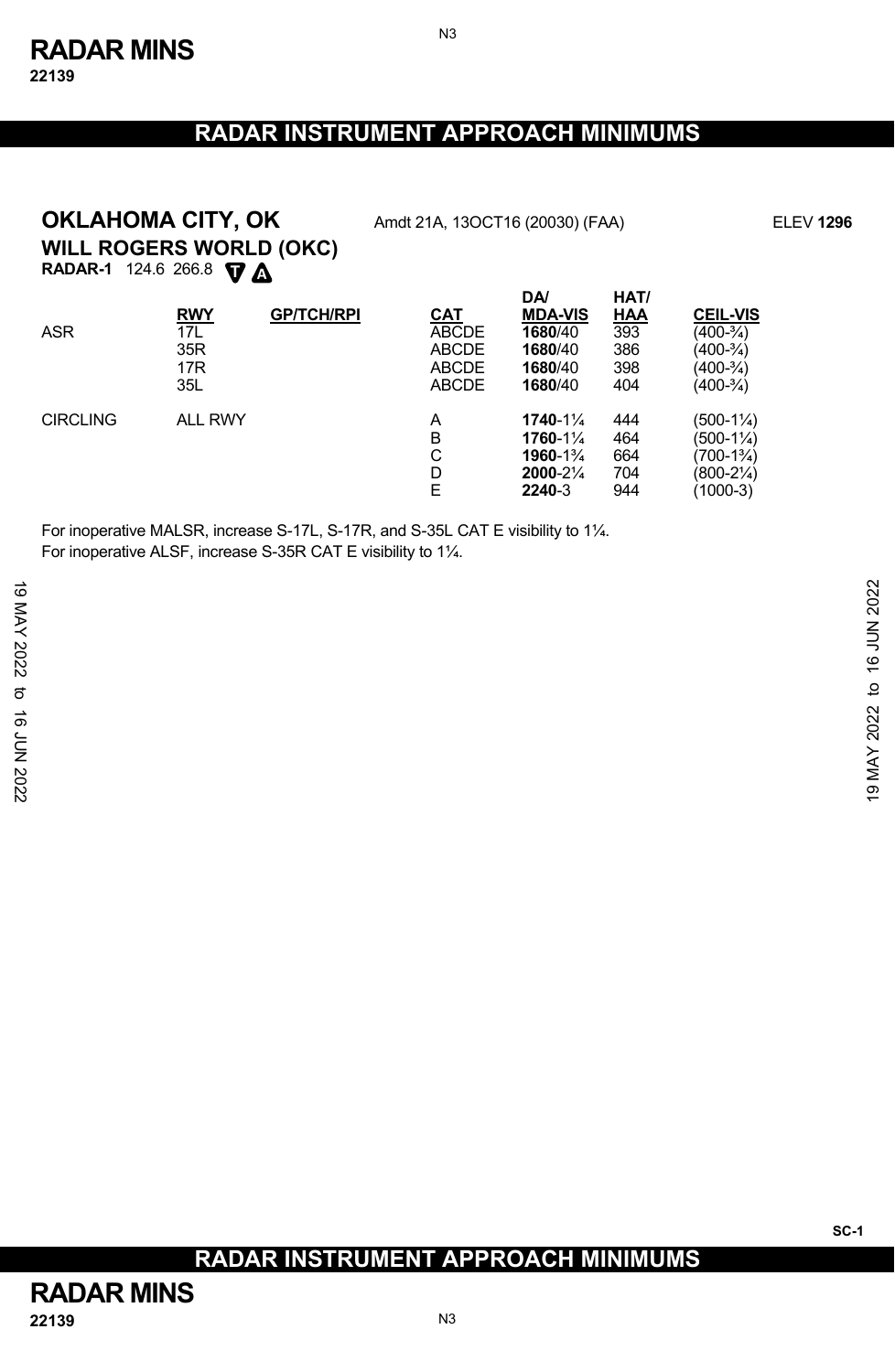#### **TINKER AFB (KTIK),** (Oklahoma City) OK (20086 USAF) ELEV **1291 T RADAR -** Ctc OKLAHOMA CITY APP CON **(E)** 118.95 323.1

|          |                                                                                                                             | <b>RWY</b> | <b>GS/TCH/RPI</b> | CAT | DH/<br><b>MDA-VIS</b> | HATh/<br><b>HAA</b> | <b>CEIL-VIS</b>      |                |
|----------|-----------------------------------------------------------------------------------------------------------------------------|------------|-------------------|-----|-----------------------|---------------------|----------------------|----------------|
|          | ASR                                                                                                                         | $36^{1}$   |                   | A   | 1940/24               | 649                 | $(700-1/2)$          |                |
|          |                                                                                                                             |            |                   | B   | 1940/40               | 649                 | $(700-3/4)$          |                |
|          |                                                                                                                             |            |                   | C   | 1940/60               | 649                 | $(700-1\%)$          |                |
|          |                                                                                                                             |            |                   | D   | $1940 - 1\frac{1}{2}$ | 649                 | $(700-1\frac{1}{2})$ |                |
|          |                                                                                                                             |            |                   | Ε   | 1940-1%               | 649                 | $(700-1\frac{3}{4})$ |                |
|          |                                                                                                                             | $18^{2}$   |                   | Α   | 2000/40               | 733                 | $(800-3/4)$          |                |
|          |                                                                                                                             |            |                   | B   | 2000/50               | 733                 | $(800-1)$            |                |
|          |                                                                                                                             |            |                   | С   | 2000-1%               | 733                 | $(800-1\frac{3}{4})$ |                |
|          |                                                                                                                             |            |                   | D   | 2000-2                | 733                 | $(800-2)$            |                |
|          |                                                                                                                             |            |                   | E   | 2000-21/4             | 733                 | $(800-2\frac{1}{4})$ |                |
|          | CIR <sup>3</sup>                                                                                                            | 36         |                   | Α   | 1940-1                | 649                 | $(700-1)$            |                |
| ಠ        |                                                                                                                             |            |                   | B   | 1940-11/4             | 649                 | $(700-1\frac{1}{4})$ |                |
|          |                                                                                                                             |            |                   | С   | 1940-1%               | 649                 | $(700-1\frac{3}{4})$ | 2022           |
|          |                                                                                                                             |            |                   | D   | 1980-21/4             | 689                 | $(700-2\frac{1}{4})$ |                |
|          |                                                                                                                             |            |                   | E   | 2040-2%               | 749                 | $(800-2\frac{3}{4})$ |                |
| MAY 2022 |                                                                                                                             | 18         |                   | Α   | 2000-1                | 709                 | $(800-1)$            | <b>16 JUN</b>  |
| ಕ        |                                                                                                                             |            |                   | B   | 2000-11/4             | 709                 | $(800-1\frac{1}{4})$ | $\overline{c}$ |
|          |                                                                                                                             |            |                   | C   | 2000-2                | 709                 | $(800-2)$            |                |
| ಕ        |                                                                                                                             |            |                   | D   | 2000-21/4             | 709                 | $(800-2\frac{1}{4})$ |                |
|          |                                                                                                                             |            |                   | E   | 2040-23/4             | 749                 | $(800-2\frac{3}{4})$ |                |
| 7NN 2022 | <sup>1</sup> When ALS inop, increase CAT A RVR to 50 and vis to 1 mile, CAT B RVR to 60 and vis to 1 <sup>1</sup> /4 miles, |            |                   |     |                       |                     |                      | 19 MAY 2022    |

1 When ALS inop, increase CAT A RVR to 50 and vis to 1 mile, CAT B RVR to 60 and vis to 1¼ miles, CAT C vis to 1¾ miles, CAT D vis to 2 miles, CAT E vis to 2¼ miles.

<sup>2</sup>When ALS inop, increase CAT A RVR to 50 and vis to 1 mile, CAT B RVR to 60 and vis to 1¼ miles, CAT C vis to 2 miles, CAT D vis to 2¼ miles, CAT E vis to 2½ miles.

 ${}^{3}$ CAT E circling not authorized in sector S of Rwy 13-31 and W of Rwy 18-36.

### **RADAR INSTRUMENT APPROACH MINIMUMS**

**HAT/**